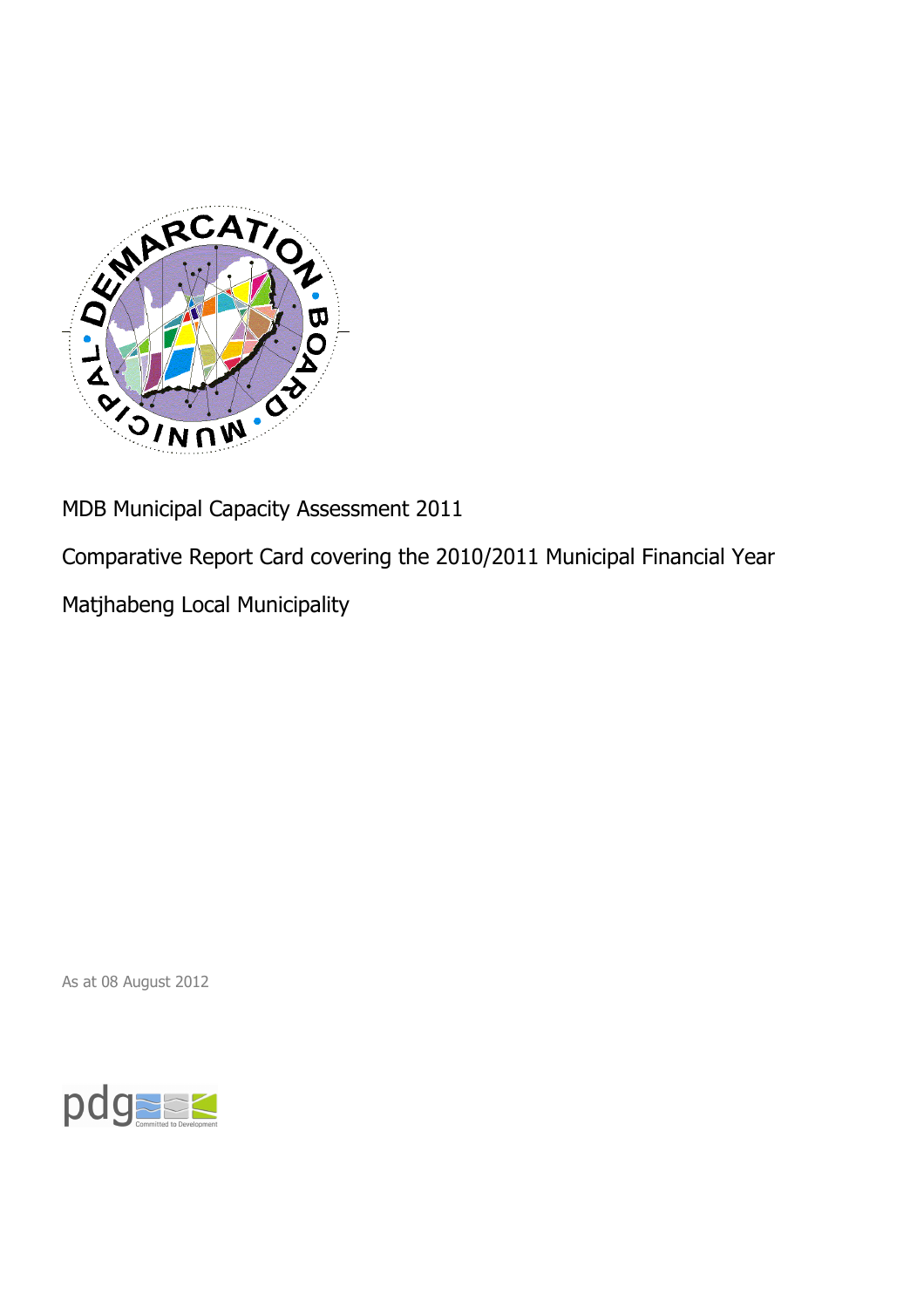## Section 1: General Information

| Name of Municipality:      | Matjhabeng Local Municipality |
|----------------------------|-------------------------------|
| MDB Code:                  | <b>FS184</b>                  |
| Name of Municipal Manager: | Peter Sello Sefuthi           |
| Address:                   | PO Box 708, WELKOM, 9460      |
| Telephone Number:          | $(057)$ 391 3359              |
| Email Address:             | mm@matjhabeng.co.za           |
| Website Address:           | www.matjhabeng.co.za          |

## **Introduction**

The MDB's Municipal Capacity Assessments 2011 aims to collect and analyse capacity information from all municipalities in the country. A key output of the assessments is the development and distribution of a Comparative Report Card to each municipality. This document represents Matjhabeng Local Municipality's Comparative Report Card and provides useful analytical comparisons of capacity between Matjhabeng Local Municipality and the average across all municipalities in the same municipal category.

For the purposes of Capacity Assessments, municipalities are divided into the following 7 categories which are essentially sub-categories of the A, B and C categories identified in the constitution:

- A: Metros (8 municipalities)
- B1: Secondary cities: the local municipalities with the largest budgets (19 municipalities)
- B2: Local municipalities with a large town as core (27 municipalities)
- B3: Local municipalities with small towns, with relatively small population and significant proportion of urban population but with no large town as core (110 municipalities)
- B4: Local municipalities which are mainly rural with communal tenure and with, at most, one or two small towns in their area (70 municipalities)
- C1: District municipalities which are not water services authorities (23 municipalities)
- C2: District municipalities which are water services authorities (21 municipalities)

It should be noted that the categorisations have been widely used by DCoG and National Treasury for analytical purposes. These categorisations primarily serve to illustrate the structure of local government and assess the impact of policy decisions.

Using this methodology, Matjhabeng is categorised as a Category B1 municipality. The average for this report card is calculated based on the data received from a total of 19 municipalities in this municipal category this year.

#### Reporting period and data sources

This Report Card covers the 2010/2011 Municipal Financial Year and largely relies on data from the following sources:

| Source                                                               | Year    | Custodian                   | Specific data used in this assessment                                     |
|----------------------------------------------------------------------|---------|-----------------------------|---------------------------------------------------------------------------|
| Completed MDB Municipal Capacity Assessment<br><b>Ouestionnaires</b> | 2010/11 | Municipalities directly     | All                                                                       |
| Local Government Budget and Expenditure<br>Database                  | 2010/11 | <b>National Treasury</b>    | Operating budget and expenditure<br>data (pre-audited as at 30 June 2012) |
| Blue Drop and Green Reports for Water Services<br>Authorities        | 2010/11 | Department of Water Affairs | Blue Drop and Green Scores                                                |
| <b>Community Survey</b>                                              | 2007    | Statistics South Africa     | Household and population figures<br>(contextual data)                     |

Much of the data reflected in this report is drawn from the municipality's own completed Capacity Assessments questionnaire. Should any data reported here appear to be incorrect please inform us by sending an email to [capacity@pdg.co.za](mailto:capacity@pdg.co.za). In your email specify the municipality's details, relevant question numbers in the questionnaire and the corrections to be made.

### Section 2: Contextual Information

|                        | Matjhabeng  | Average for Category B1 |
|------------------------|-------------|-------------------------|
| Operating Expenditure: | R 1 384 000 | R 397 745 769           |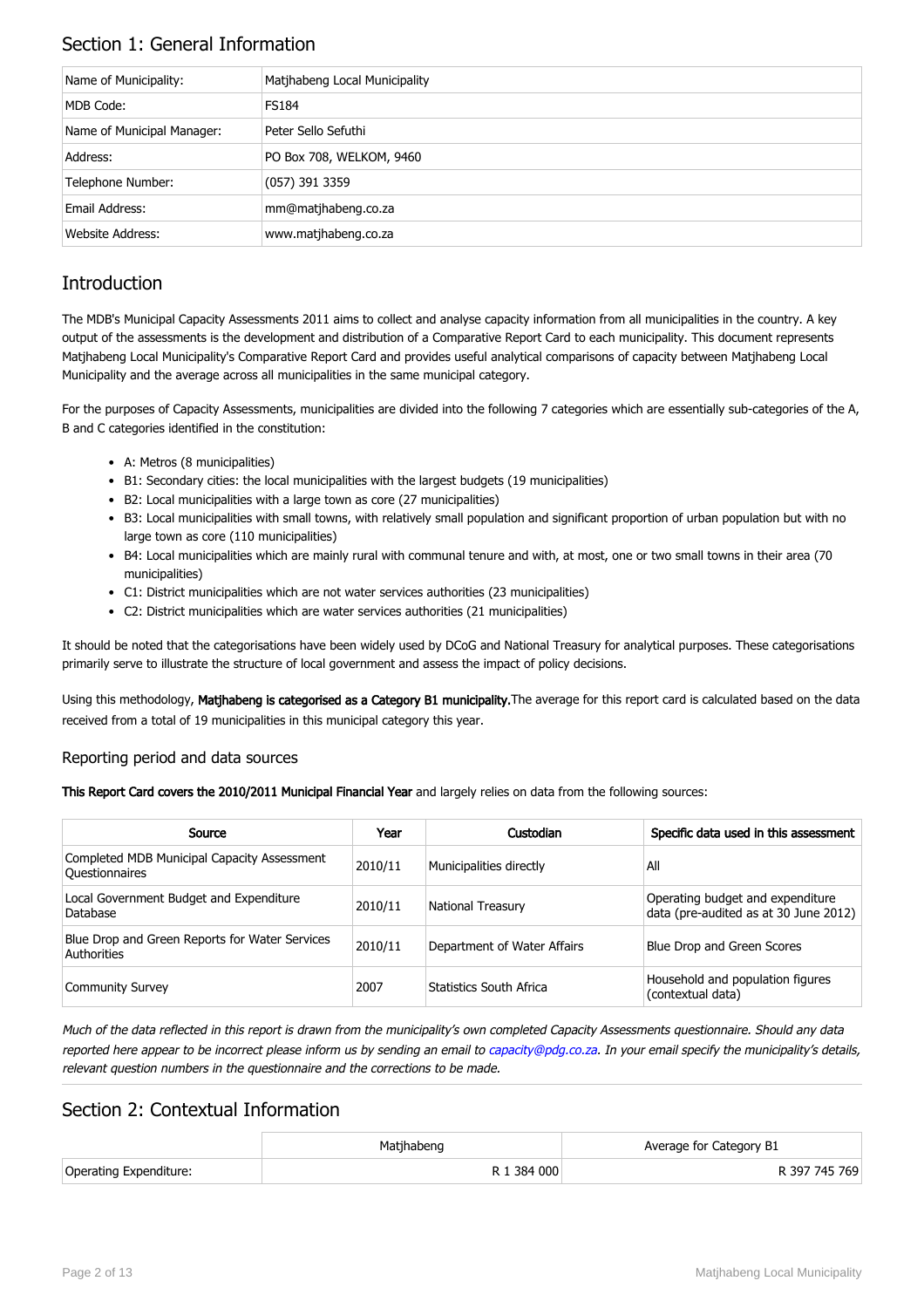## Section 3: Municipal Staffing

## Section 3.1: Staff Employment

|                         | Matjhabeng |         | Average for<br>Category B1 | $100 \%$ -<br>80% | 23% | $20 \%$ |  |
|-------------------------|------------|---------|----------------------------|-------------------|-----|---------|--|
|                         | Number     | Percent | Percent                    |                   |     | 13%     |  |
| Posts vacant - Unfunded | 857        | 22.6%   | 19.9%                      | 60 % -            | 40% |         |  |
| Posts vacant - Funded   | 1 507      | 39.8%   | 13.4%                      | 40 % -            |     | $67 \%$ |  |
| Posts filled            | 1421       | 37.5%   | 66.7%                      | $20% -$           | 38% |         |  |
| <b>TOTAL</b>            | 3 7 8 5    | 100.0%  | 100.0%                     | $0\%$             |     |         |  |

Matjhabeng Average for Category B1

|                                                                  | Matihabeng | Average for Category B1 |
|------------------------------------------------------------------|------------|-------------------------|
| Total number of staff employed                                   | 2 178      | . 727                   |
| Ratio of staff employed relative to total number of posts filled | 60.5%      | 95.8%                   |

|                                                           | Matihabeng | Average for Category B1 |
|-----------------------------------------------------------|------------|-------------------------|
| Total number of posts in organogram                       | 3682       | 2 4 8 8                 |
| Funded vacancies as percent of all posts in organogram    | 40.9%      | 242.9%                  |
| Funded vacancies as percent of filled posts in organogram | 114.3%     | 20.3%                   |

#### Section 3.2: Staff Exits

|                                                           | Matihabeng | Average for Category B1 |
|-----------------------------------------------------------|------------|-------------------------|
| Total number of staff that left during the Financial Year | 146        | 754                     |
| Percent of staff that left during the Financial Year      | 6.7%       | 5.6%                    |

|                               |        | Matjhabeng |         |  |
|-------------------------------|--------|------------|---------|--|
|                               | Number | Percent    | Percent |  |
| <b>Dismissals</b>             | 1      | 0.7%       | 5.0%    |  |
| Resignations                  | 17     | 11.6%      | 27.8%   |  |
| Retirement                    | 40     | 27.4%      | 30.0%   |  |
| <b>Fnd of Contract Period</b> | 45     | 30.8%      | 10.1%   |  |
| Other                         | 43     | 29.5%      | 27.1%   |  |
| TOTAL                         | 146    | 100.0%     | 100.0%  |  |



#### Section 3.3: Section 57 Staffing

|                                                                                    | Matjhabeng | Average for Category B1 |
|------------------------------------------------------------------------------------|------------|-------------------------|
| Percent of Section 57 posts filled                                                 | 33.3%      | 71.8%                   |
| Percent of Section 57 posts vacant for more than three months<br>during MFY        | 66.7%      | 29.8%                   |
| Percent of Section 57 Managers that have signed performance<br>agreements in place | 100.0%     | 102.1%                  |
| Percent of Section 57 Managers that have signed employment<br>contracts in place   | 100.0%     | 97.9%                   |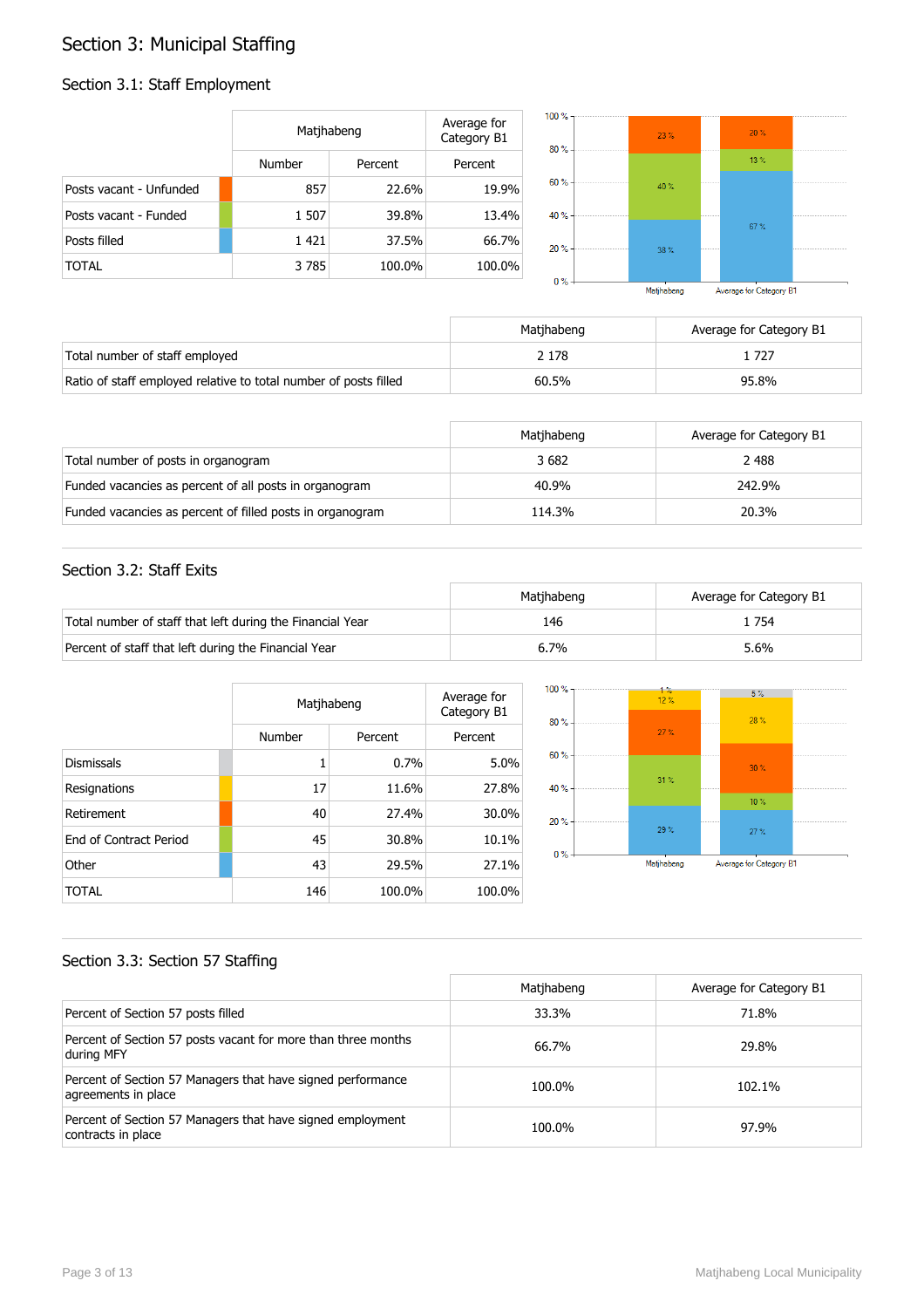#### Section 3.4: Section 57 Exits

|                                                                      | Matihabeng | Average for Category B1 |
|----------------------------------------------------------------------|------------|-------------------------|
| Total number of Section 57 staff that left during the Financial Year |            | 149                     |
| Percent of Section 57 Managers that left during the Financial Year   | 16.7%      | 113.7%                  |

#### Section 57 Managers that left due to:

|                        |        | Matjhabeng |         |  |
|------------------------|--------|------------|---------|--|
|                        | Number | Percent    | Percent |  |
| <b>Dismissals</b>      | 0      | 0.0%       | 11.4%   |  |
| Resignations           |        | 100.0%     | 18.8%   |  |
| Retirement             | 0      | 0.0%       | 32.2%   |  |
| End of Contract Period | 0      | $0.0\%$    | 6.0%    |  |
| Other                  | 0      | $0.0\%$    | 31.5%   |  |
| <b>TOTAL</b>           |        | 100.0%     | 100.0%  |  |



#### Section 3.5: Staffing Skills Profile

|                                                                                        | Matjhabeng | Average for Category B1 |
|----------------------------------------------------------------------------------------|------------|-------------------------|
| Professional staff as percent of total staff *                                         | No data    | 5.6%                    |
| Number of staff: Registered Professional Engineers                                     | 0          | 63                      |
| Number of staff: Technologists                                                         | 9          | 117                     |
| Number of staff: Technicians                                                           | 6          | 643                     |
| Number of staff: Registered Planners                                                   | 0          | 53                      |
| Number of staff: Chartered Accountants                                                 | 0          | 3                       |
| Number of staff: Registered with the Institute of Municipal Finance<br><b>Officers</b> | $\Omega$   | 53                      |
| Number of staff: Professional staff                                                    | No data    | 1 7 3 0                 |
| Number of Registered engineers per 10 000 population                                   | 0.0000     | 0.0933                  |
| Number of Technologists per 10 000 population                                          | 0.2222     | 0.1732                  |
| Number of Technicians per 10 000 population                                            | 0.1481     | 0.9517                  |
| Number of Registered planners per 10 000 population                                    | 0.0000     | 0.0784                  |

\* Defined here as having at least an undergraduate degree from a University or a Technical University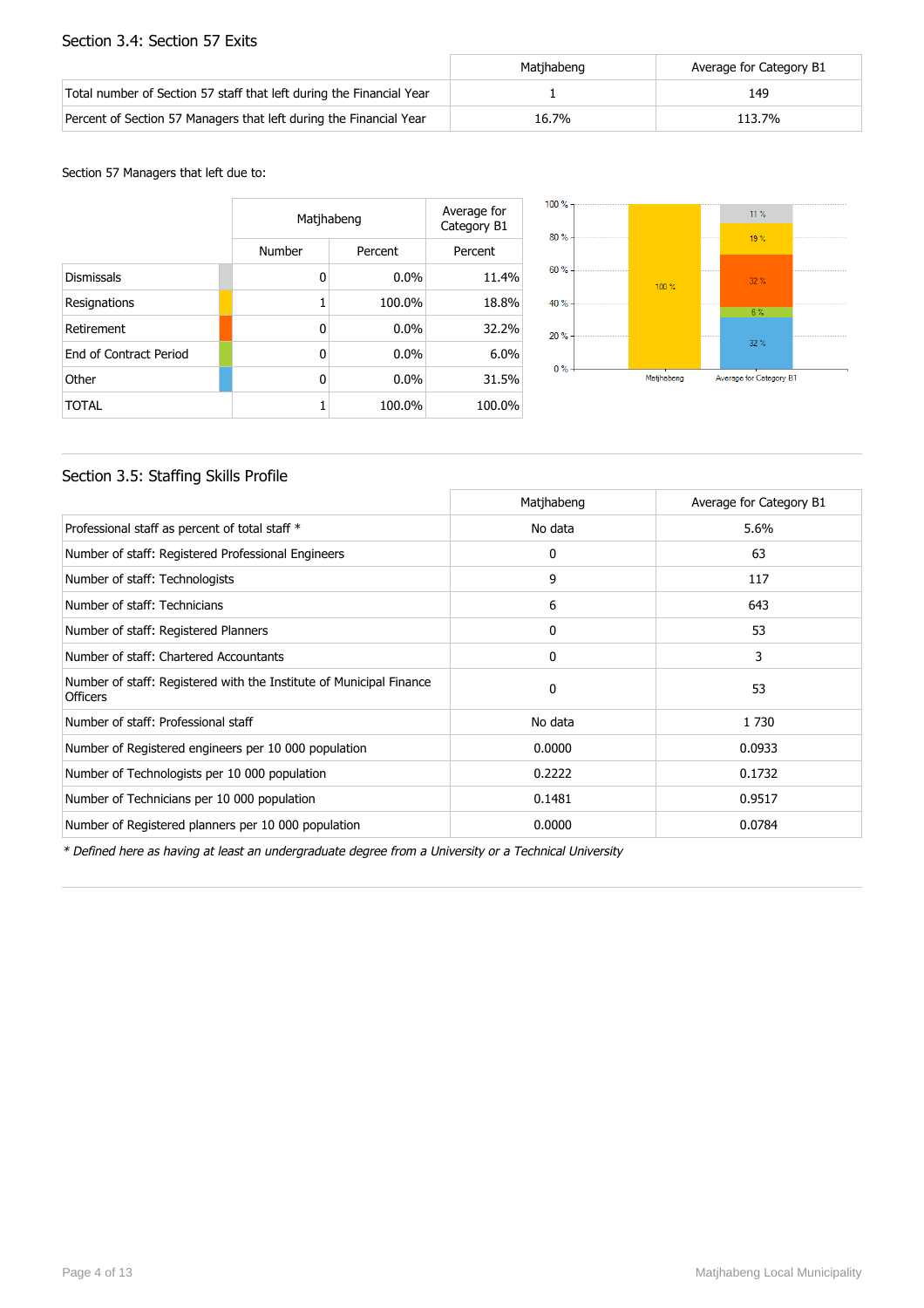# Section 4: Distribution by Function

|                                  | <b>Function Performed</b> | Percent of Staff | Average for<br>Category B1 | Percent of Operating<br>Expenditure | Average for<br>Category B1 |
|----------------------------------|---------------------------|------------------|----------------------------|-------------------------------------|----------------------------|
| Governance and Administration    | Yes                       | No data          | 20.4%                      | 66.4%                               | 16.7%                      |
| <b>Water Services</b>            | Yes                       | 28.5%            | 13.5%                      | 16.2%                               | 12.7%                      |
| Electricity and Gas Reticulation | Yes                       | 7.3%             | 7.7%                       | 17.1%                               | 37.8%                      |
| <b>Municipal Transport</b>       | No data                   | No data          | 0.4%                       | 0.0%                                | 0.3%                       |
| Waste Management                 | Yes                       | 52.6%            | 15.4%                      | $0.0\%$                             | 6.2%                       |
| Roads and Stormwater Systems     | Yes                       | 9.1%             | 8.3%                       | $0.0\%$                             | 7.1%                       |
| Community and Social Services    | Yes                       | No data          | 18.5%                      | $0.0\%$                             | 10.0%                      |
| Planning and Development         | No                        | N/A              | 1.7%                       | 0.0%                                | 0.7%                       |
| <b>Emergency Services</b>        | Yes                       | No data          | 3.4%                       | 0.0%                                | 1.4%                       |
| Municipal Health                 | No                        | N/A              | 0.9%                       | 0.0%                                | 0.1%                       |
| Primary Health Care              | No data                   | No data          | 1.5%                       | 0.0%                                | 0.4%                       |
| Environmental Management         | No data                   | No data          | 0.7%                       | $0.0\%$                             | 0.2%                       |
| Economic Development             | No                        | N/A              | 0.5%                       | 0.0%                                | 0.5%                       |
| Housing                          | Yes                       | 2.4%             | 1.4%                       | $0.0\%$                             | 2.2%                       |
| Traffic and Policing             | No data                   | No data          | 5.5%                       | 0.3%                                | 3.7%                       |
|                                  |                           | 100 %            | 100 %                      | 100 %                               | 100 %                      |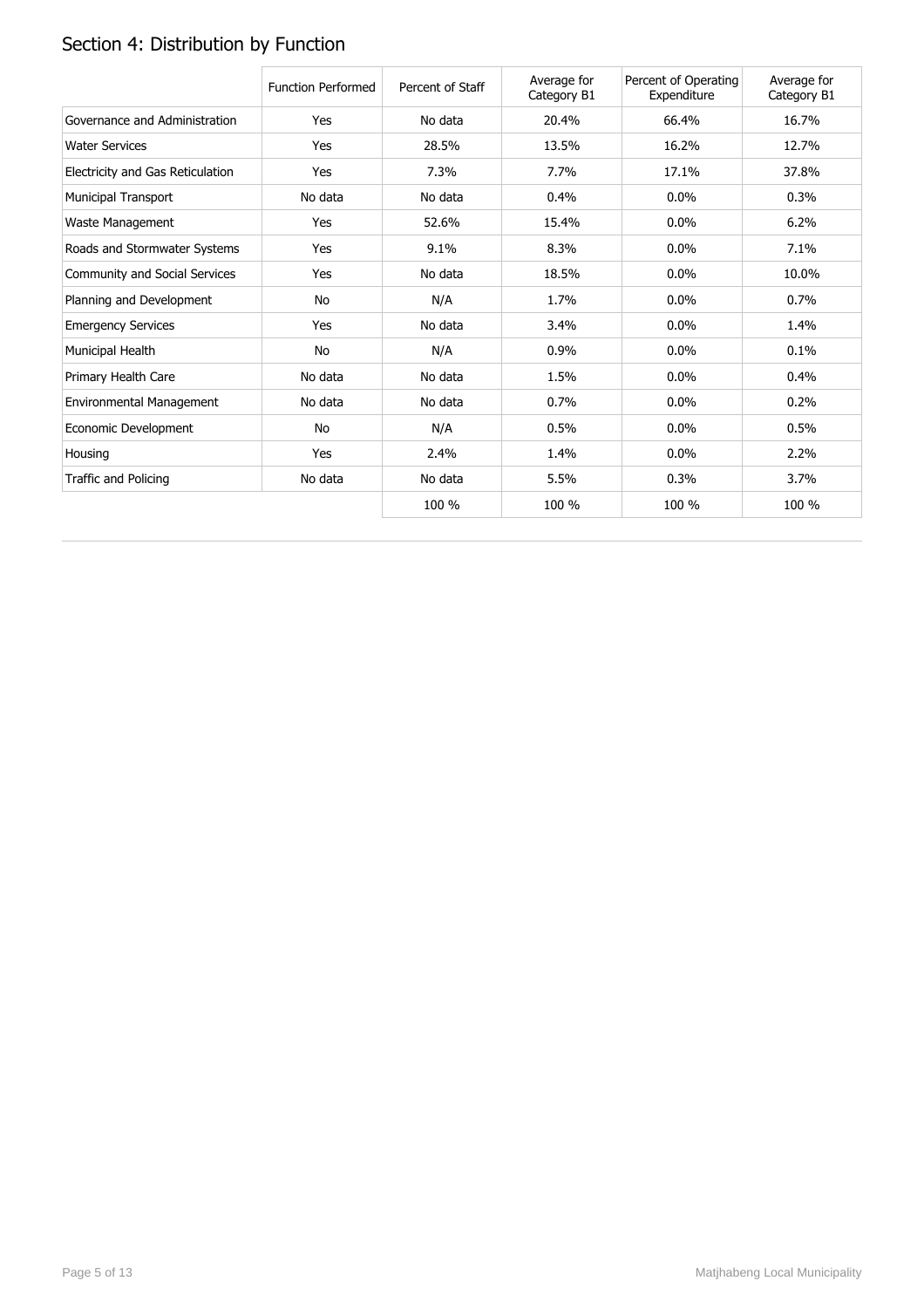## Section 5: Governance and Administration

| Municipality performs this function: |  |
|--------------------------------------|--|
|                                      |  |

#### Resources

|                                             | Matihabeng | Average for Category B1 |
|---------------------------------------------|------------|-------------------------|
| Staff per 10,000 population                 | No data    | 7.9130                  |
| Operating Expenditure per 10,000 population | R 22 690   | R 1 276 685             |

## Staffing Skills Profile

|                                                                                        | Matihabeng | Average for Category B1 |
|----------------------------------------------------------------------------------------|------------|-------------------------|
| Percent of staff that are professional (i.e. have at least an<br>undergraduate degree) | No data    | 26.5%                   |
| Percent of posts vacant                                                                | No data    | 26.3%                   |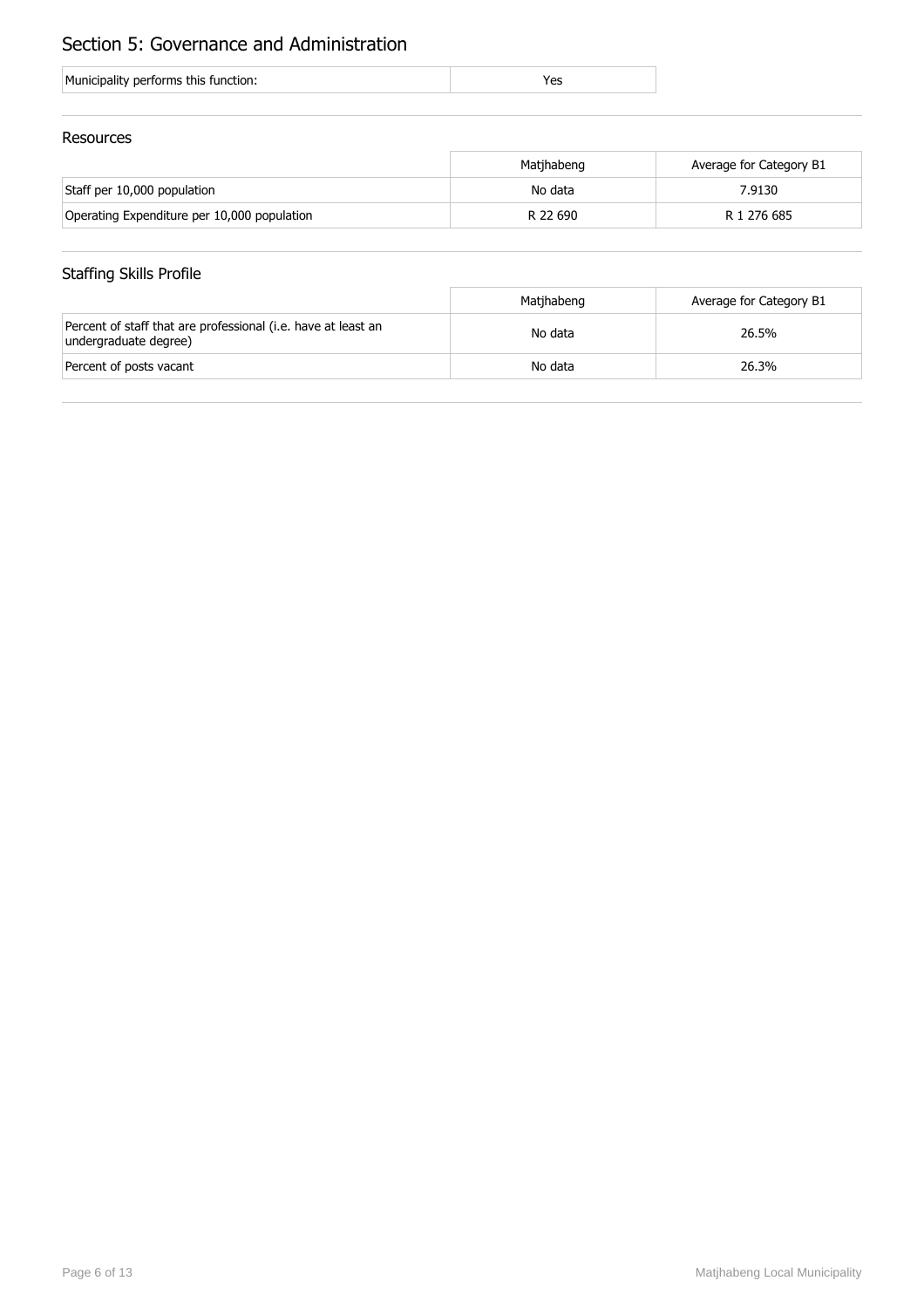## Section 6: Water Services

| Municipality performs this function:      | Yes |
|-------------------------------------------|-----|
| Municipality is water services authority: | Yes |
| Municipality is water services provider:  | No  |

#### Resources

|                                             | Matihabeng | Average for Category B1 |
|---------------------------------------------|------------|-------------------------|
| Staff per 10,000 population                 | 7.2587     | 5.2457                  |
| Operating Expenditure per 10,000 population | R 5 530    | R 971 960               |

## Staffing Skills Profile

|                                                                                        | Matjhabeng | Average for Category B1 |
|----------------------------------------------------------------------------------------|------------|-------------------------|
| Percent of staff that are professional (i.e. have at least an<br>undergraduate degree) | 1.7%       | 3.9%                    |
| Percent of posts vacant                                                                | 39.1%      | 27.0%                   |
| Number of Registered Professional Engineers                                            | 0          |                         |
| Number of Technologists                                                                |            |                         |
| Number of Technicians                                                                  | 2          | 4                       |
| Number of Registered Professional Engineers per 10,000 population                      | 0.00       | 0.03                    |
| Number of Technologists per 10,000 population                                          | 0.05       | 0.06                    |
| Number of Technicians per 10,000 population                                            | 0.05       | 0.09                    |

|                                                                                          | Matihabeng | Average for Category B1 |
|------------------------------------------------------------------------------------------|------------|-------------------------|
| Was the WSDP adopted by Council as at 30 June 2011                                       | No         |                         |
| Percent of population with at least basic access to water                                | 100.7%     | 65.1%                   |
| Percent of population with at least basic access to sanitation                           | 104.7%     | 51.1%                   |
| Percent of population provided with water connection for first time in<br>2010/2011      | $0.0\%$    | $8.4\%$                 |
| Percent of population provided with sanitation connection for first<br>time in 2010/2011 | 0.1%       | 8.4%                    |
| Non-revenue water                                                                        | 100.0%     | 96.9%                   |
| Real losses                                                                              | No data    | 1.0%                    |
| <b>Blue Drop Score</b>                                                                   | 79.9%      | 84.4%                   |
| Green Drop Score                                                                         | 14.2%      | 64.4%                   |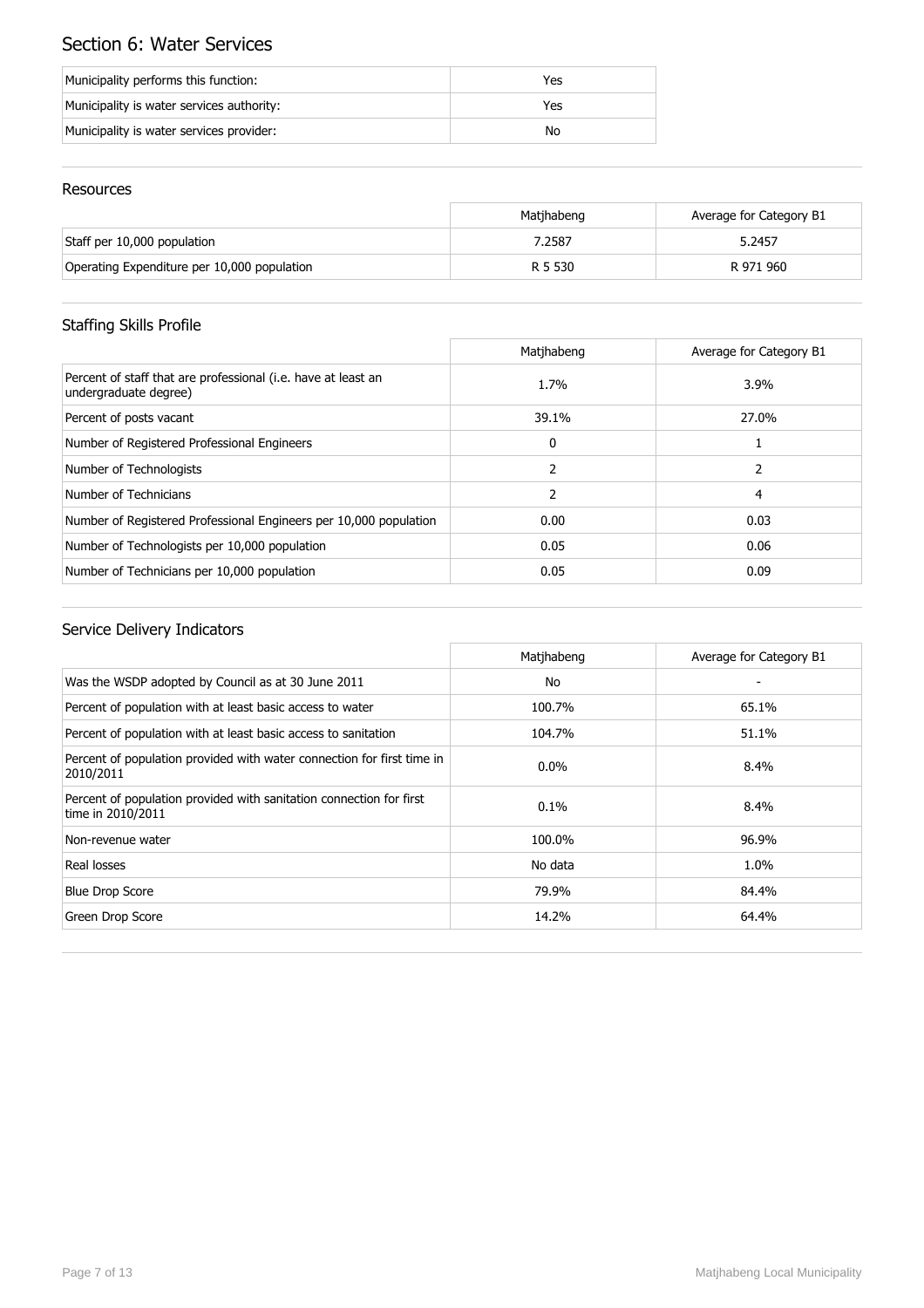## Section 7: Electricity and Gas Reticulation

#### Municipality performs this function:

| Electricity     | es/ |
|-----------------|-----|
| Street lighting | 'es |

#### Resources

|                                             | Matihabeng | Average for Category B1 |
|---------------------------------------------|------------|-------------------------|
| Staff per 10,000 population                 | 1.8517     | 2.9988                  |
| Operating Expenditure per 10,000 population | R 5 851    | R 2 894 547             |

## Staffing Skills Profile

|                                                                                        | Matihabeng | Average for Category B1 |
|----------------------------------------------------------------------------------------|------------|-------------------------|
| Percent of staff that are professional (i.e. have at least an<br>undergraduate degree) | 2.7%       | $3.8\%$                 |
| Percent of posts vacant                                                                | 60.1%      | 29.5%                   |
| Number of Registered Professional Engineers                                            | 0          |                         |
| Number of Technologists                                                                | 2          |                         |
| Number of Technicians                                                                  |            | 6                       |
| Number of Registered Professional Engineers per 10,000 population                      | 0.00       | 0.03                    |
| Number of Technologists per 10,000 population                                          | 0.05       | 0.03                    |
| Number of Technicians per 10,000 population                                            | 0.17       | 0.15                    |

|                                                                             | Matihabeng | Average for Category B1 |
|-----------------------------------------------------------------------------|------------|-------------------------|
| Percent of population that has access to electricity                        | 7.8%       | 20.7%                   |
| Total number of new electricity connection points delivered in<br>2010/2011 | 125        | 1 241                   |
| Metering efficiency for electricity                                         | 83.3%      | $0.5\%$                 |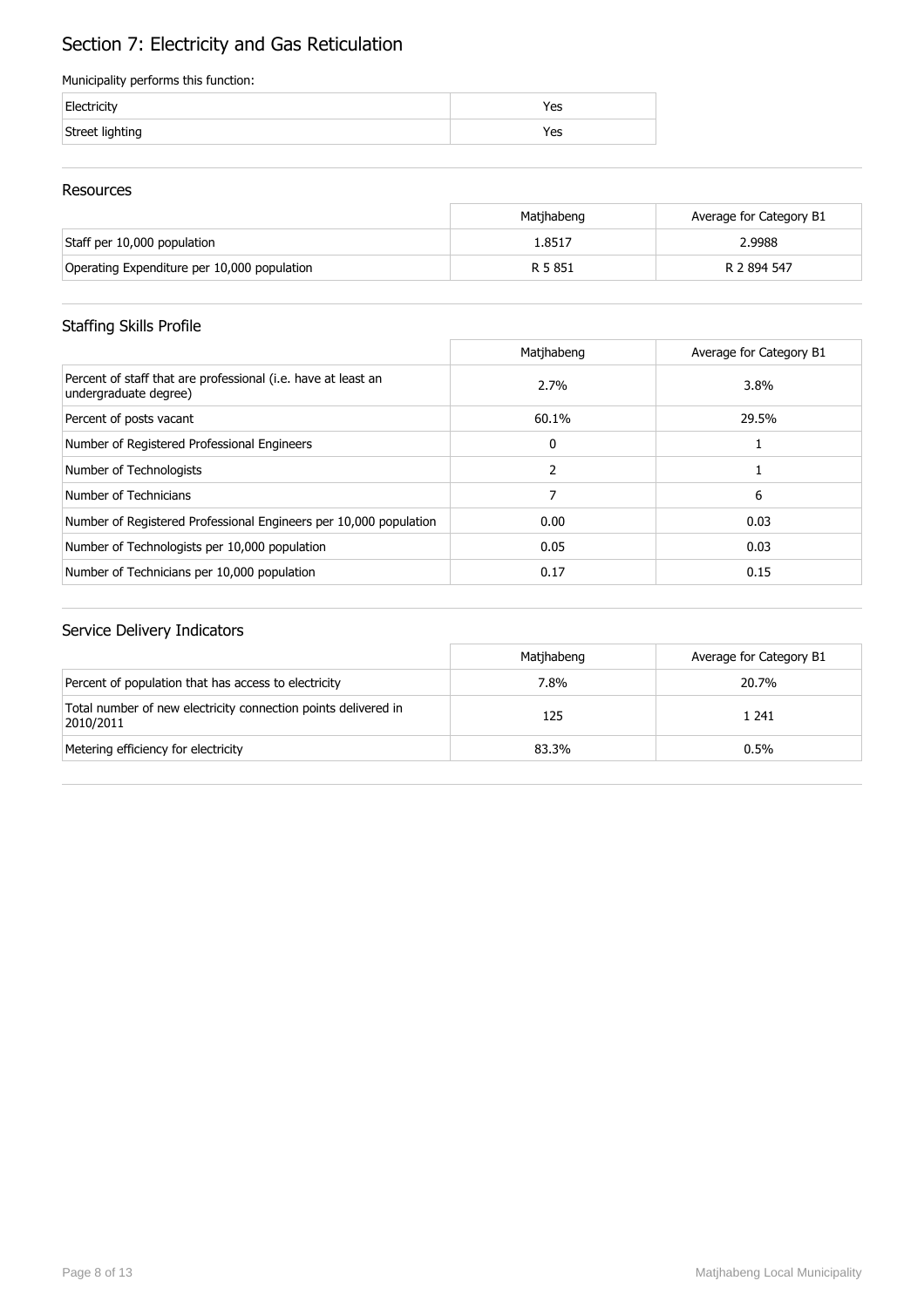## Section 9: Waste Management

#### Municipality performs this function:

| Refuse removal                    | Yes |
|-----------------------------------|-----|
| Refuse dumps/solid waste disposal | Yes |
| Cleansing                         | Yes |

#### Resources

|                                                        | Matjhabeng     | Average for Category B1 |
|--------------------------------------------------------|----------------|-------------------------|
| Staff per 10,000 population                            | 13.3817        | 5.9518                  |
| Operating Expenditure per 10,000 population            | R <sub>0</sub> | R 475 107               |
| By-laws in place                                       | Yes            |                         |
| By-laws enforced - urban (yes/no)                      | Yes            | -                       |
| By-laws enforced $-$ rural (yes/no)                    | No data        |                         |
| Self-assessment of how well by-laws are being enforced | Poor           |                         |

#### Staffing Skills Profile

|                                                                                        | Matihabeng   | Average for Category B1 |
|----------------------------------------------------------------------------------------|--------------|-------------------------|
| Percent of staff that are professional (i.e. have at least an<br>undergraduate degree) | $0.0\%$      | 1.3%                    |
| Percent of posts vacant                                                                | No data      | 13.4%                   |
| Number of Registered Professional Engineers                                            | $\Omega$     |                         |
| Number of Technologists                                                                | $\mathbf{0}$ | 0                       |
| Number of Technicians                                                                  | $\mathbf{0}$ | 0                       |
| Number of Registered Professional Engineers per 10,000 population                      | 0.00         | 0.03                    |
| Number of Technologists per 10,000 population                                          | 0.00         | 0.00                    |
| Number of Technicians per 10,000 population                                            | 0.00         | 0.00                    |

|                                                                                                        | Matihabeng | Average for Category B1 |
|--------------------------------------------------------------------------------------------------------|------------|-------------------------|
| Does the municipality have an approved Integrated Waste<br>Management Plan (IWMP)                      | No         |                         |
| Percent of of population eligible for weekly kerbside collection that<br>receive this level of service | No data    | 84.6%                   |
| Percent of municipal-owned landfill sites that are registered<br>according to ECA and Waste Act        | 100.0%     | 73.3%                   |
| Percent of waste recycled                                                                              | $0.0\%$    | $8.0\%$                 |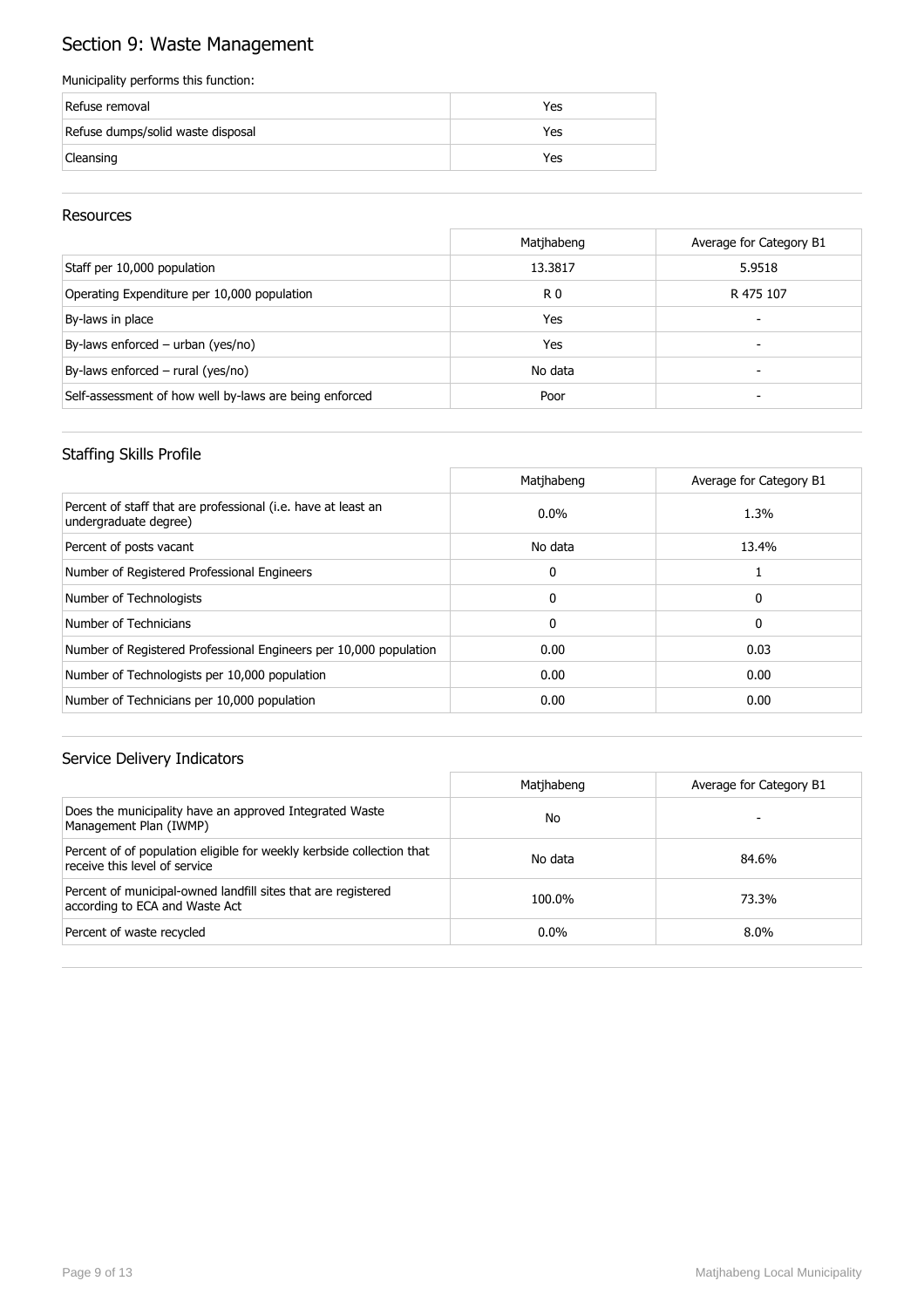## Section 10: Roads and Stormwater Systems

#### Municipality performs this function:

| Municipal roads                        | Yes |
|----------------------------------------|-----|
| Stormwater systems in built-up areas   | Yes |
| Performs the 'District' roads function | No  |

#### Resources

|                                             | Matihabeng | Average for Category B1 |
|---------------------------------------------|------------|-------------------------|
| Staff per 10,000 population                 | 2.3208     | 3.2134                  |
| Operating Expenditure per 10,000 population | R C        | R 543 161               |

## Staffing Skills Profile

|                                                                                        | Matjhabeng   | Average for Category B1 |
|----------------------------------------------------------------------------------------|--------------|-------------------------|
| Percent of staff that are professional (i.e. have at least an<br>undergraduate degree) | 5.3%         | 2.9%                    |
| Percent of posts vacant                                                                | 74.7%        | 54.5%                   |
| Number of Registered Professional Engineers                                            | 0            | 0                       |
| Number of Technologists                                                                | 3            | 2                       |
| Number of Technicians                                                                  | $\mathbf{0}$ | 2                       |
| Number of Registered Planners                                                          | 0            | 0                       |
| Number of Registered Professional Engineers per 10,000 population                      | 0.00         | 0.01                    |
| Number of Technologists per 10,000 population                                          | 0.07         | 0.05                    |
| Number of Technicians per 10,000 population                                            | 0.00         | 0.06                    |
| Number of Registered Planners per 10,000 population                                    | 0.00         | 0.00                    |

|                                                   | Matihabeng | Average for Category B1 |
|---------------------------------------------------|------------|-------------------------|
| Roads conditions for paved roads monitored        | No         |                         |
| Percent of paved roads that are very good or good | No data    | 40.0%                   |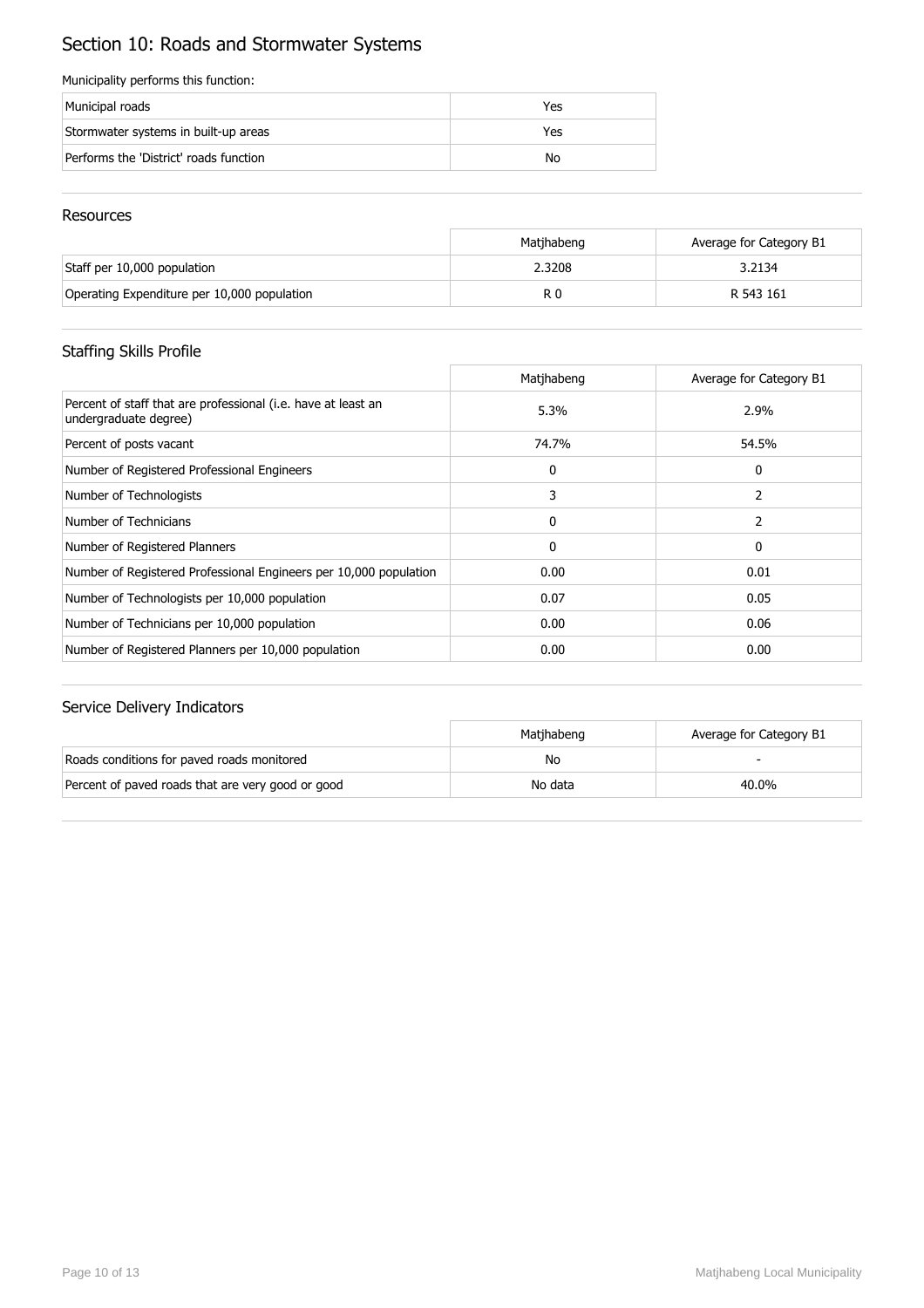## Section 11: Community and Social Services

| Municipality performs this function:        | Regulation & facilitation | Service provision |
|---------------------------------------------|---------------------------|-------------------|
| Beaches and amusement facilities            | No                        | No                |
| Local amenities                             | Yes                       | Yes               |
| Local sports facilities                     | Yes                       | Yes               |
| Municipal parks and recreation              | Yes                       | Yes               |
| Public places                               | Yes                       | Yes               |
| Child care facilities                       | No                        | No                |
| Cemeteries, funeral parlours and crematoria | Yes                       | Yes               |
| Libraries                                   | Yes                       | Yes               |
| <b>Museums</b>                              | No                        | No                |

#### Resources

|                                             | Matihabeng | Average for Category B1 |
|---------------------------------------------|------------|-------------------------|
| Staff per 10,000 population                 | No data    | 7.1685                  |
| Operating Expenditure per 10,000 population | R 0        | R 769 069               |

## Staffing Skills Profile

|                                                                                        | Matihabeng | Average for Category B1 |
|----------------------------------------------------------------------------------------|------------|-------------------------|
| Percent of staff that are professional (i.e. have at least an<br>undergraduate degree) | No data    | 4.8%                    |
| Percent of posts vacant                                                                | $0.0\%$    | 21.0%                   |

|                                                   | Matihabeng | Average for Category B1 |
|---------------------------------------------------|------------|-------------------------|
| Number of sports facilities per 10,000 population | 0.81       | 1.48                    |
| Total area of all public space                    | No data    | 19 386 km2              |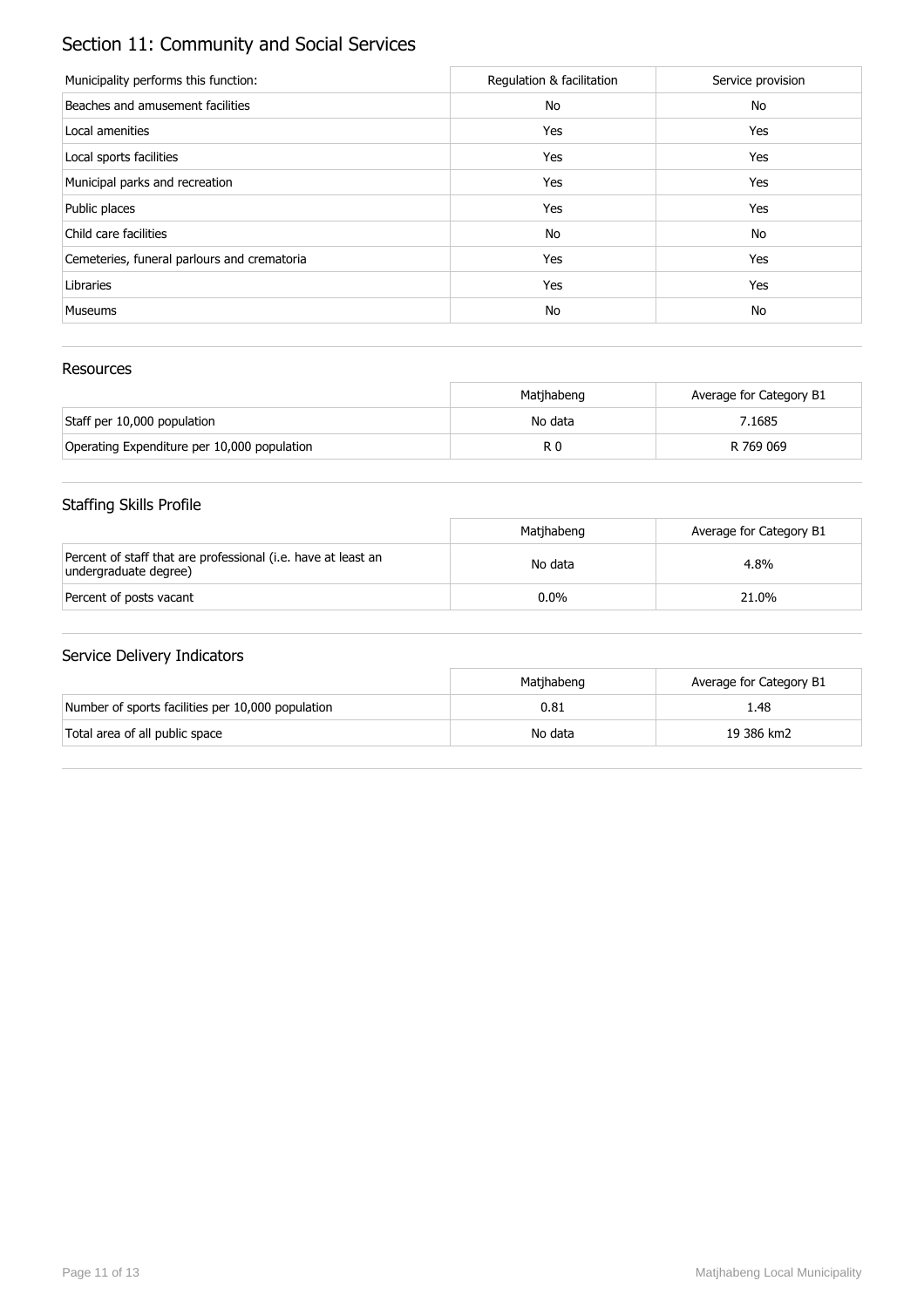## Section 13: Emergency Services

#### Municipality performs this function:

| Fire fighting       | Yes |
|---------------------|-----|
| Rescue services     | Yes |
| Disaster management | No  |
| Ambulance services  | No  |

#### **Resources**

|                                             | Matihabeng | Average for Category B1 |
|---------------------------------------------|------------|-------------------------|
| Staff per 10,000 population                 | No data    | 1.3322                  |
| Operating Expenditure per 10,000 population | R 0        | R 103 356               |

## Staffing Skills Profile

|                                                                                        | Matjhabeng     | Average for Category B1 |
|----------------------------------------------------------------------------------------|----------------|-------------------------|
| Percent of staff that are professional (i.e. have at least an<br>undergraduate degree) | No data        | 11.8%                   |
| Percent of posts vacant                                                                | No data        | 41.0%                   |
| Number of firefighters                                                                 | No data        | 47                      |
| Number of fire trucks and specialised emergency vehicles                               | No data        | 13                      |
| Number of fire stations                                                                | No data        | 3                       |
| Number of ambulances                                                                   | Not applicable |                         |
| Number of firefighters per 10,000 population                                           | No data        | 0.98                    |
| Number of fire trucks and specialised emergency vehicles per 10,000<br>population      | No data        | 0.30                    |
| Number of fire stations per 10,000 population                                          | No data        | 0.07                    |
| Number of ambulances per 10,000 population                                             | Not applicable |                         |

|                                                             | Matihabeng     | Average for Category B1 |
|-------------------------------------------------------------|----------------|-------------------------|
| Percent of fire service calls responded to within 7 minutes | No data        | 69.0%                   |
| Approved Disaster Management Plan                           | Not applicable |                         |